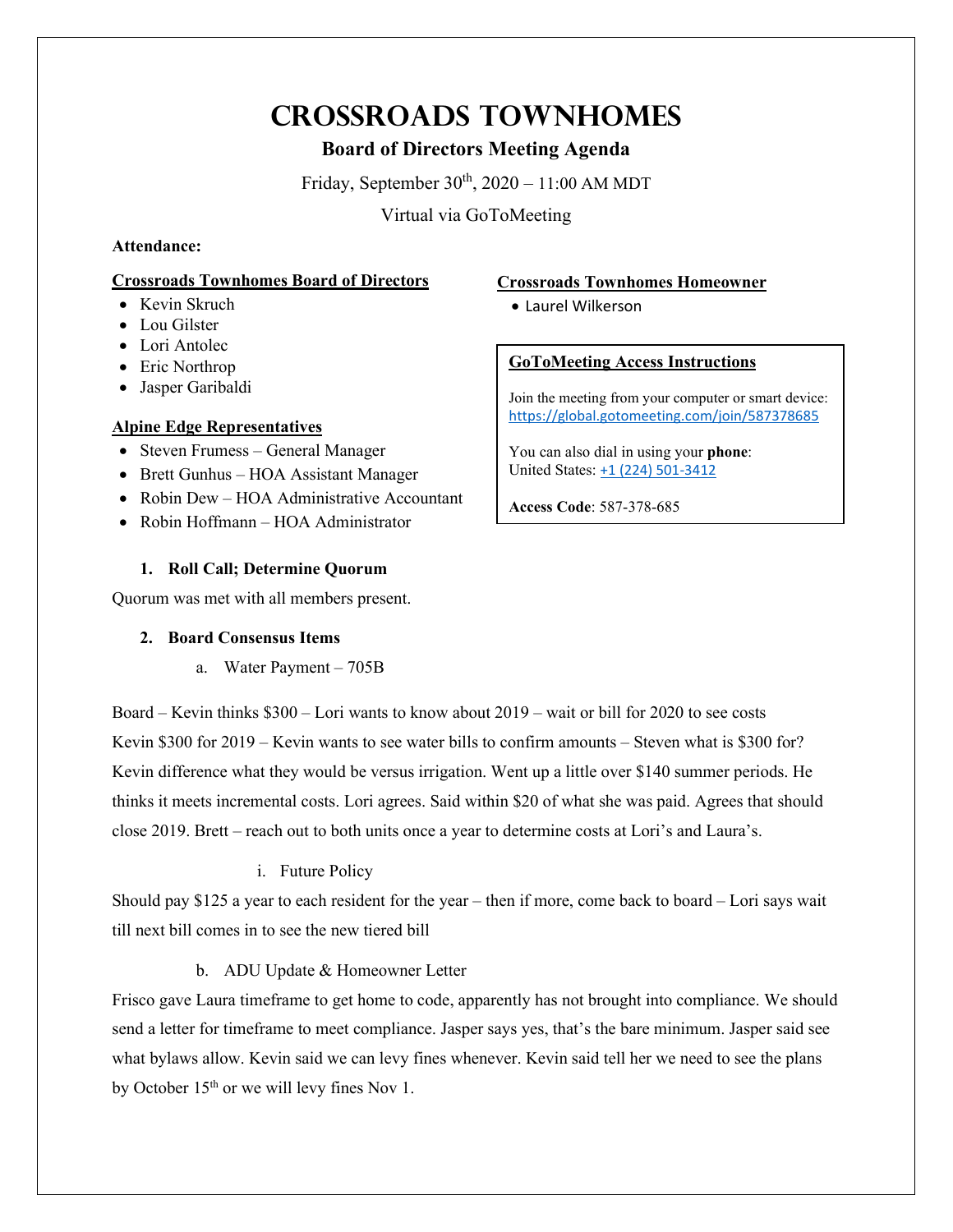#### c. Payment Plan – 741B

AE needs board approval – Wingo would pay twice amount of dues each month to catch up. Robin  $D$ she has not submitted payment but has reached out to Robin how to pay. Kevin likes plan. Write letter Board appreciates situation but need payment plan in place and they must meet the plan. Lori agrees. Board agrees. Maybe plan needs to include interest. Kevin said send as is and we will see what she does.

#### d. Governing Document Clarification

Docs ambiguous, need clarification. Have lawyer read through Docs to ensure are clear per Kevin. Lori said agree with a quote on price to review first. Could be higher price than estimated. Jasper agrees with Lori's suggestion to have a quote first. Changing rules and regs not too difficult. Kevin says he wants clarification from attorney who is responsible for what; homeowners vs association. Have Brett reach out to Scott Susman for quote to read through Decs.

#### i. Pigeon Communication

Brett asked if the Board still wants to hold off on the pigeon communications. Jasper says we need legal review on Decs first to see whose responsibility the decks are. Lori agreed. Kevin says sit tight. Brett says AE will reach out to owners on update once there has been a determination. Kevin asked for quotes on prices for pigeons and power washing.

- e. Landscaping
	- i. Entrance Project Postponement

Postpone till next year. Kevin said finances tell them to wait till spring. Market is super hot and whether units would sell quickly or not. Property values coming along nicely. Possibly remove trees next year. Need arborist to review. Lori – agrees. Should reach out to ?? on contribution to landscaping ideas.

#### ii. Sunrise Invoice

Steven – received total summer bill - \$6,300 included all mow and trims, noxious weeds eradication, added mulch, cobble and weed clean up, pruning. Steven recommends more spend on landscaping in future budgets. Previous year spends not reflect on what needs to be in budget. Just waiting for irrigation blowout invoice. Kevin said things like fairly well kept.

#### **3. Autumn Maintenance**

a. Roofing Inspection

Peter Hanak – Steven wants to know what happened to lower roofs? Kevin said they had significant snow storms, warm weather in between. Some leakage in his unit, 3' of snow. Units in the row predisposed to ice and water damage. They had ice removed. Kevin thinks they damaged the roofs. Steven said if you have to, you do it, but if no leaks, try to avoid the shoveling.

Steven wants to document where ice dams form over the winter so we know where to address. All lower roofs has holes, cracks, leaks. \$9750 to repair.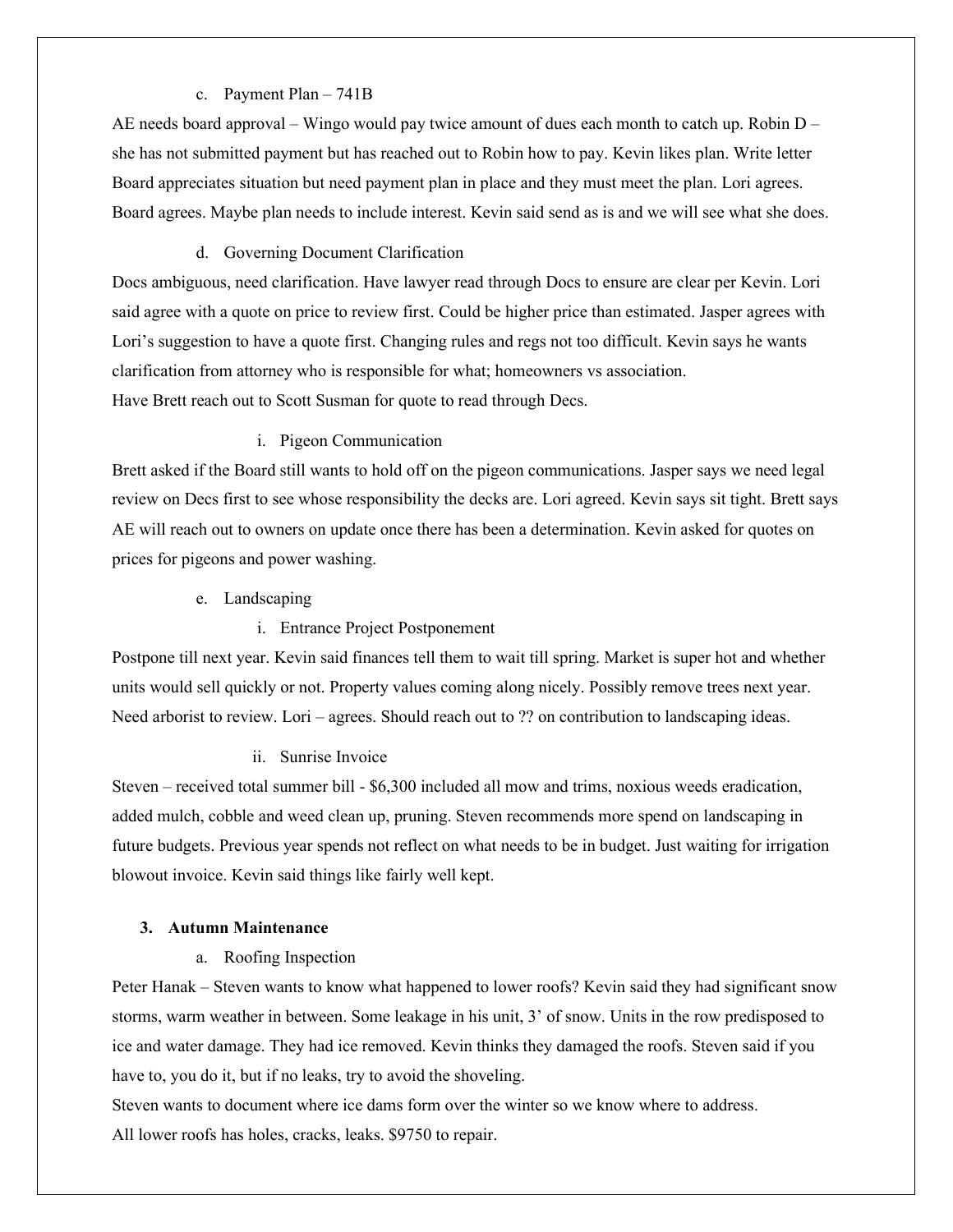To replace, about \$15k.

Jasper says serious issue. Propose given damage type and dollar amount, add to list of questions for attorney. Steven – Master policy would subrogate with the owner's insurance. Laurel agrees clarification is needed cuz her roof situation.

Jasper agrees all damage is needed to be fixed

Kevin says that litigation is a last resort, and that it's not likely that we can win a court case on this The Board is in agreement that the damage is very likely due to negligence in snow removal from the roofs, but it's not likely that there is any proof

The Board would like AE to reach out to roofer to determine a quote for the absolutely necessary repairs. Kevin said we need to move quick and make a decision.

AE to get most important items done pricing. Kevin said they will see on price before doing all, some, or replace. Steven agrees.

#### b. Other General Maintenance

Alpine Edge reviewed Rafa's suggestions and made a note to include the repairs to Lori's siding. Lori - 2<sup>nd</sup> floor joins roof over front door area. Hole in wall, could be siding or insulation. Can't maintain 68 degrees so they did energy audit. 28 degree air coming in through that area. Contractor said this is an outside issue 1"x 1". Kevin said needs to know root cause, wants to come take a look. Kevin agrees this needs to be fixed, period. Steven said we will plan for that. Kevin says even if dip into reserves, we get it done with Rafa, including Lori's. Lori and Eric agree. Jasper agrees to include Lori.

Brett – any other maintenance items to mention? Kevin says maybe Laurel can streamline homeowner comms for maintenance items. Everyone agreed. Brett told them to let her know and he will work with her on building the process.

#### **Review of Proposed 2021 Budget**

Robin D – per board – keeping dues flat so revenue should be the same. Steven said we found money. Loan will be paid off June  $1<sup>st</sup> 2021$ . This saves \$16k in principal and interest. About \$12k left on loan. If roofing, siding about \$18k, this savings would have only small balance to cover the repairs. Increase legal budget? Board says should change to \$1500.

Brett will talk to Kinser Insurance to find out exact coverage. Steven said need comprehensive coverage. Kevin wants to talk to Master HOA – see about parking permits and violations slips.

Cable – AE seeing cable bill coming in from Comcast \$1220.16. It went up \$80 from last year. Change budget to reflect actual pricing.

AE recommend increase in bldg. maintenance. Board agrees to change to \$4200. Will know more next year after full year.

Bring up budget on Common area and grounds maintenance. Advising \$5500 for 2021. Board agrees, will discuss further on what the Board wants it too look like. (Sunrise)